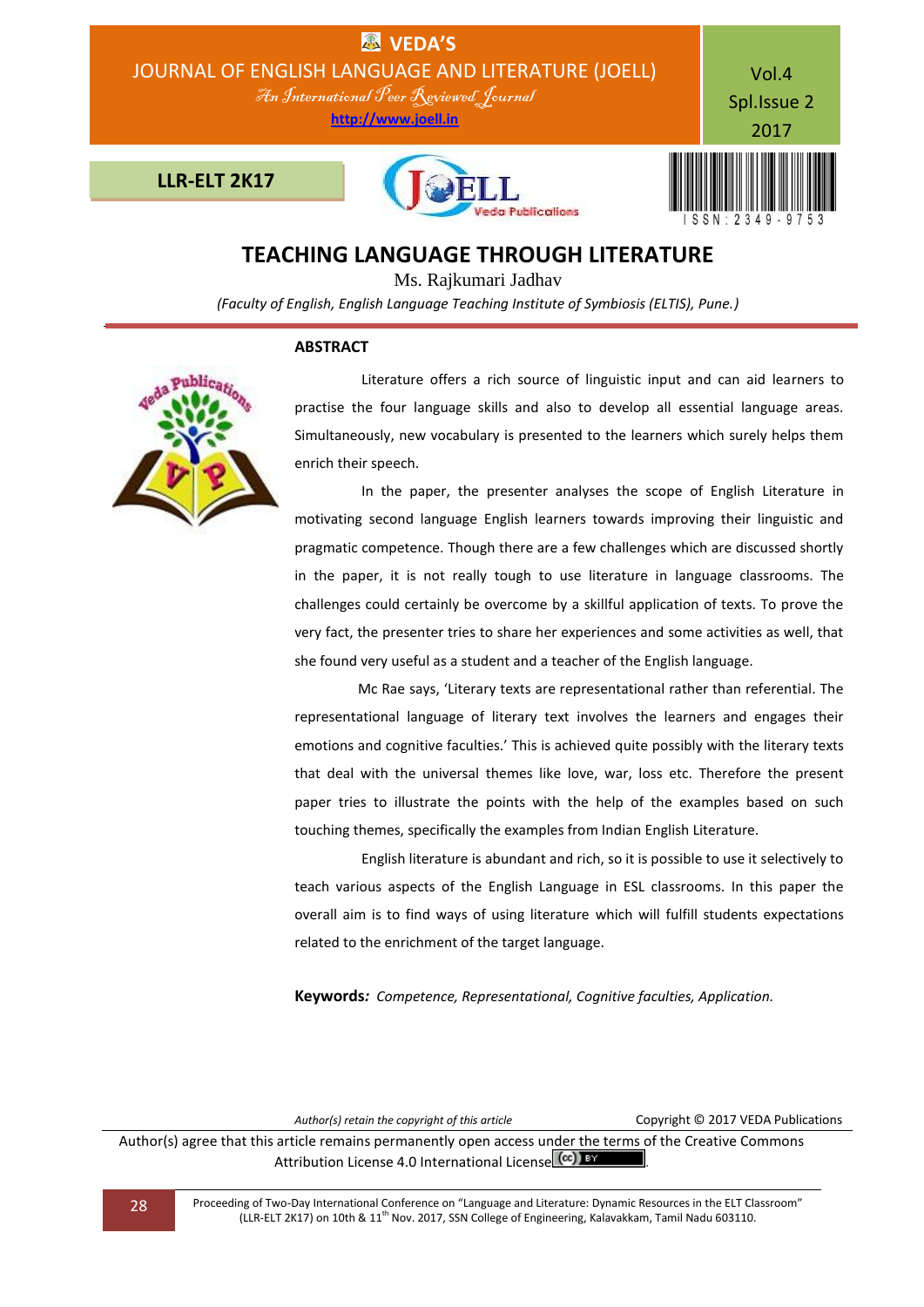#### **INTRODUCTION**

Language being one of the most effective mediums of giving vent to one"s feelings is obviously the sole of literature. Literature gives free expression to one"s emotions using a language itself. These two entities cannot be considered separately at all.

Literature undoubtedly widens one's sense of understanding a language in a context and through effective use of a language; reader"s tender interest in literature is fostered. Hence language and literature are interwoven with each other.

Student's main purpose of being in the classroom should be achieved in all possible ways while dealing with literature. As literature involves aesthetic use of language, if it is not used discreetly, there is a possibility of students getting confused or misled unnecessarily. As a result, they may lose their interest in learning the target language. That is why, teachers should provide a well-constructed path to students which leads them towards achieving fluency.

As mentioned earlier, both literature and language are completely inseparable. It is said that literature is nothing but the formal written version of the language. Teachers perhaps attempt to teach language through literature in a better way, still difficulties are obvious to some extent in this part too. To illustrate this remark let us take an example of Shakespearean literature, "How will one teach or learn syntax with it?" That would be very challenging. It clearly tells that literature and language commune with each other.

While explaining the co-relation between literature and language, Sharon Vaugh (2007:191) has rightly said, "Languages are more to us than systems of thought transference. They are invisible garments that drape themselves about our spirit and give a predetermined form to all its symbolic expression. When the expression is of unusual significance, we call it literature". In brief, literature is the symbolic expression of a language carrying unusual significance.

# **CHALLENGES FACED WHILE USING LITERATURE IN THE CLASSROOM**

Though the use of literature in English classroom proves to be beneficial to students, as a

teacher, one has to face many difficulties regarding selection and application of a literacy text.

Teachers need to select a text as per the scope and relevance of the topic and interest of the learners. Selection also needs to be made as per the students" level of comprehension and their age group. It is always better to prefer the shorter texts to the long ones. There are many advantages to it. Short texts can be covered in available time and there is a less possibility of students getting intimidated, seeing the thickness of books. If students are able to cope with complicated matter easily, teacher can choose longer texts too which provide more contextual details and development of characters and a plot.

# **I. LITERATURE FOR IMPROVEMENT OF LANGUAGE SKILLS**

All the four language skills – LSRW (Listening, Speaking, Reading, and Writing) are very important and need equal focus by the learners. As in the first language acquisition, one tends to listen before speaking and to read before writing. Likewise in the process of learning other tongue, more attention has to be paid to the reading and listening skills than other skills to become reasonably good at them. All this can be achieved through the balanced use of literature.

If a piece of literature is selected by a teacher considering students' age group, learning ability , scope of the lesson etc. and read out loudly with proper pronunciation, intonation and stress etc. in a classroom, students would listen to it and of course; they would grasp it accordingly. Later, they would definitely try to adopt the same ways of speaking. Hence students improve their listening as well as speaking skill.

The presenter remembers her professor, before he intended to teach any piece of literature, especially a poem, would play a recording of a few other poems based on the same theme, recorded in his own voice. We as students were cheered to listen to him carefully, paying attention specifically to accent, pronunciation, rhythm and vocabulary. The activity later would be followed by brainstorming with teacher's discretion and in a flow; we were guided towards the discussion for the prescribed poem. Undoubtedly, such a special activity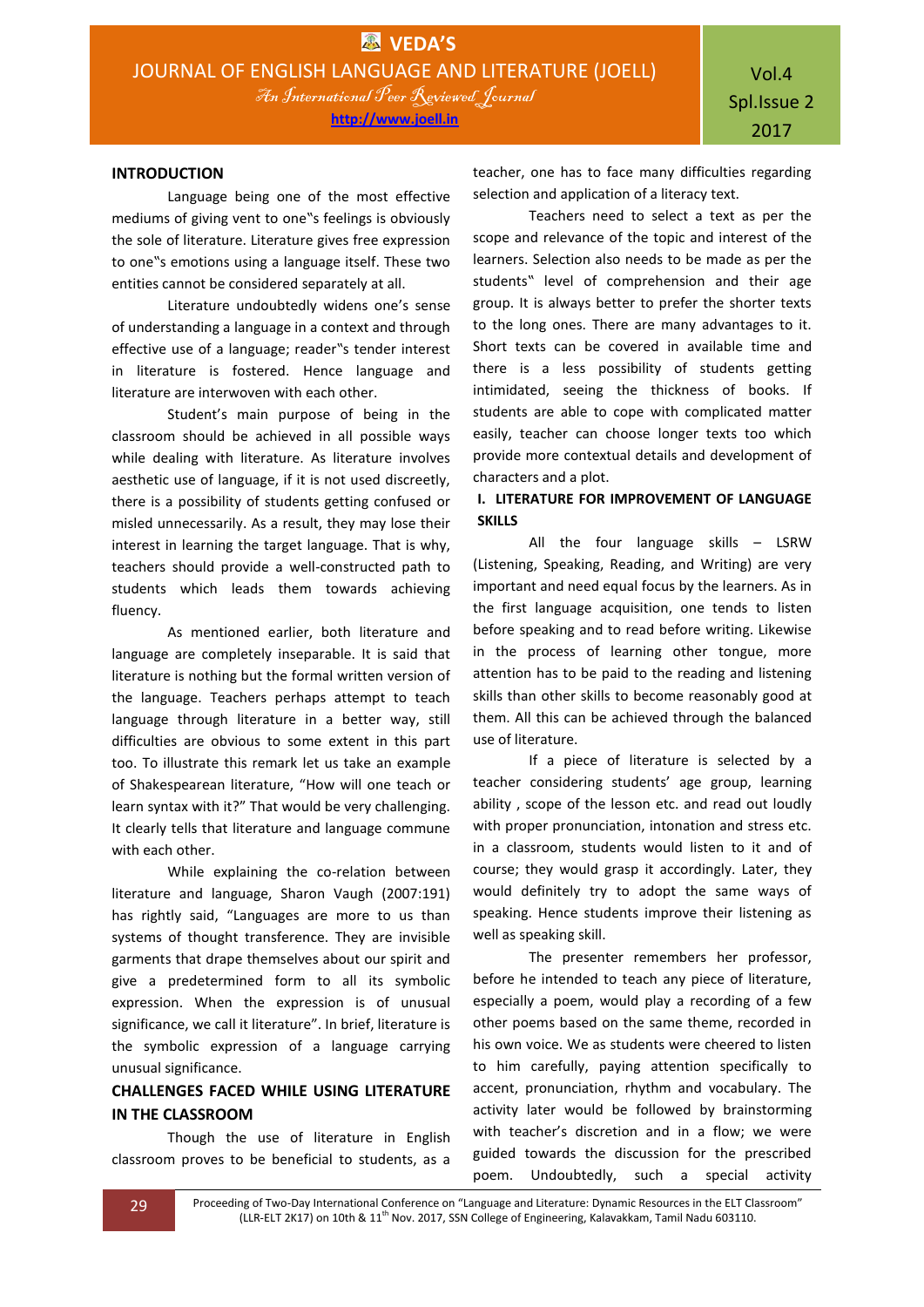contributed, to a good extent to the development of students' listening and speaking skills.

Reading helps us understand the ins and outs of almost every area of a language. This of course happens gradually. As a new learner of a language, a student may not have a clear idea; but instead of leaving the attempt; if he /she keeps on reading constantly, in a short period of time, the complicated things in a written discourse may become comprehensible and graspable and unknowingly a person starts getting involved in it.

One's reasonable achievement in reading skill leads him / her automatically to write well. More you read more knowledge you gain and then you try to express that knowledge through words on a piece of paper.

Thus all these language skills need to be developed focusing equally on them. As they always go hand in hand, as a learner one has to work on them in a parallel manner. Literature reflects real life situations and hence readers are connected to it easily. So it can always be used as one of the aids for enhancement of language skills.

### **II. TEACHING LANGUAGE THROUGH A PLAY**

The traditional way of teaching a play is just to read it in the classroom, to discuss the difficult words and different traits of the characters with students, to talk on the main idea and finally to deal with the question- answers. Now, taking into consideration this methodology of teaching a play, a few very serious questions arise like, "Do students actually learn or enjoy the play?", "Does this method of teaching prove to be useful towards students" language development? "Answers would certainly be no."

A play is one of the most enjoyable elements of literature. If it is taught in a classroom with students' active involvement, it would surely be a delightful learning experience for them. Our main focus; indeed is to know how the teaching of a play affects students' language positively. It means we will have to focus on the aspects which could be helpful for the improvement of students' linguistic as well as communicative competence.

A very effective activity that is suggested commonly is role play. The fictitious lives of characters in a text can be materialised on stage by students with teacher's influential role as an instructor. In the process itself, students' pronunciation, intonation, stress etc. should be corrected by a teacher. Students' hesitation while saying the dialogues can be reduced by motivating them. Teachers should also pay attention to students' syntax. Teachers may find it interesting to incorporate voice techniques into the teaching of Phonetics. This benefits and enables them to achieve remarkable improvement in their accent and articulation.

Along with role play, group work can be used to rewrite dialogues in reported speech using a range of verbs. (e. g. suggest, mumble, wonder etc.) In this manner, students can be motivated to use language with confidence and they may improve their linguistic competence.

### **III. TEACHING LANGUAGE THROUGH A POEM**

Poems are often rich in cultural references and they present a wide range of learning opportunities. For the presenter here the main aim is, to discuss briefly how English language is taught effectively through poetry.

# **SOME METHODS TO BE USED FOR LANGUAGE DEVELOPMENT THROUGH POETRY.**

i) Students are asked to summarise a poem in less number of words and talk about it in brief.

ii) Synonyms and antonyms of words are asked for vocabulary development.

iii) Students are asked theme related questions. To answer them they would surely try to speak.Hence their speaking may develop.

iv) For the speaking assignment, students are asked to talk about the poem with a partner first and then in a small group. That will later be followed by some questions to make students speak more. Teacher should not ask very general questions like "Did you like the poem?" Did you understand its theme? etc.

v) A teacher should welcome students" personal responses and discussion of moral or cultural issues; if a poem has any.

vi) Role plays and dramatising the poems also work well in language classrooms.

If you wish to use the poetry genre in the language classrooms as a teacher, try to avoid very long, vague, obscure and archaic poems. Students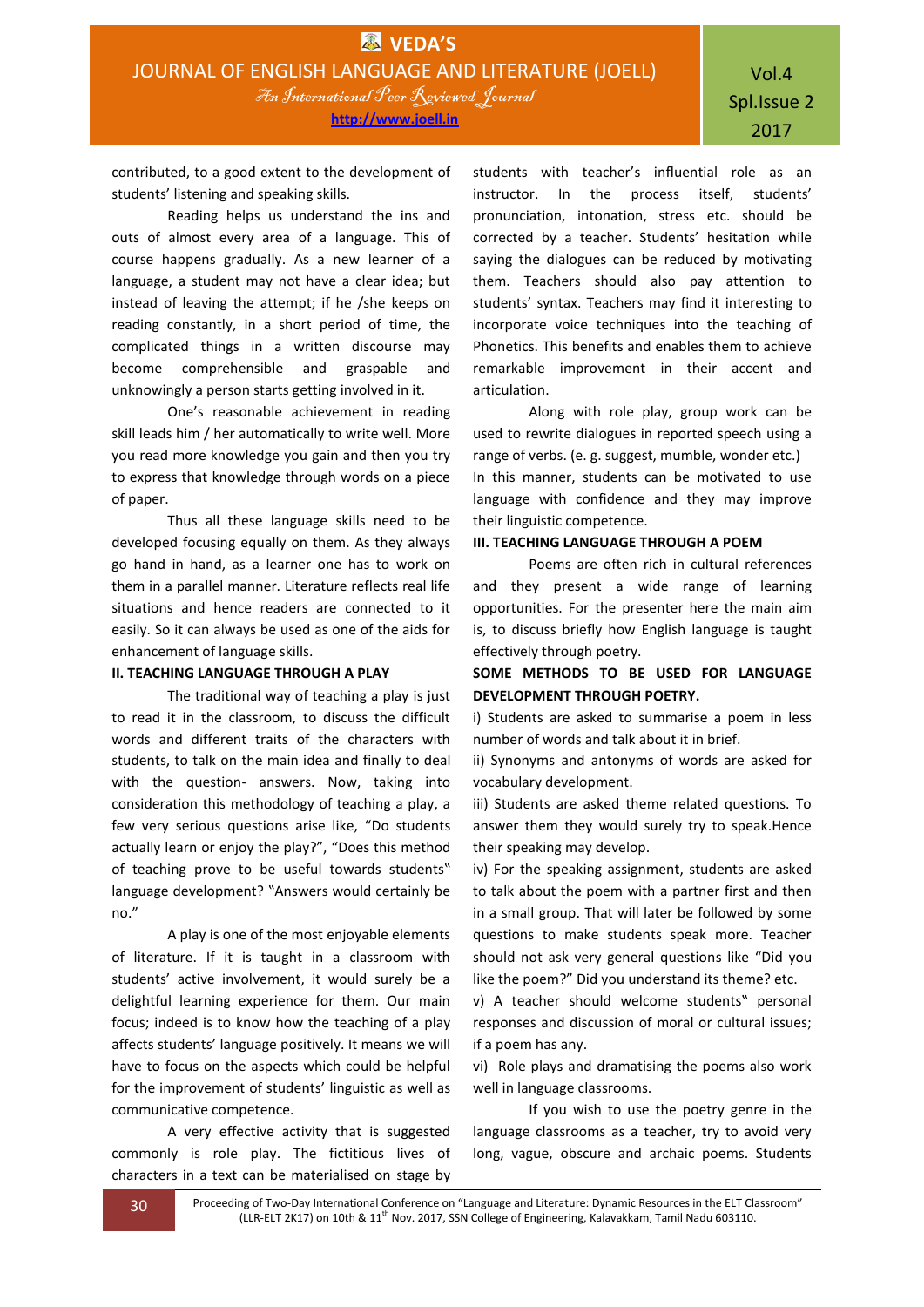**http://www.joell.in**

should find the poems involving, engaging, inspiring and memorable.

Thus by implementing various innovative ways especially the skillful use of poetry in ESL classrooms, students' sense of appreciation could also be aroused.

# **IV. TEACHING LANGUAGE THROUGH NOVEL AND SHORT STORIES**

There is a lot of scope for improving language with the help of one of the popular literary genres i.e. a novel. Along with it, short stories could also play an important role.

Gallian Lazer (1993:29) has suggested the activities which are fairly typical language based activities and may make use of novels and short stories effectively in English language classroom. They are as follows as quoted in the book-

#### **Activity 1**

Students are given a piece of descriptive writing from a novel or a short story from which all adverbs and adjectives are removed. They rewrite the texts adding those they think will liven it up, and compare their version with the original. They may use a dictionary to help them.

#### **Activity 2**

After they have read it, students are given three different summaries of a novel or a short story. They have to decide which summary is the most accurate.

### **Activity 3**

Students read a dialogue from a novel and then improvise their own role play of what happens next.

### **Activity 4**

Students are given an extract from a novel or a short story in which all tenses are removed. They are provided with the actual verbs to fill in. After completing this task, they compare their test with the original.

As a teacher of the English language, if the above activities are employed properly, students" interest in learning the language would definitely increase and the overall teaching learning process would become amicable.

### **V. LITERATURE AND STYLISTICS**

Stylistics involves a close study of a literary text and has two main objectives-

- i) To enable students to make meaningful interpretations of the text itself.
- ii) To expand students' knowledge and awareness of the language in general.

The use of language differs from culture to culture, region to region and even individual to individual. As we know, individuals and social groups make a choice in their use of language. These choices show differences mainly with respect to their dialects and tone. It is said, "Language changes every twelve miles". It means that the style of language speaking undergoes subtle changes as it crosses boundaries.

Stylistics specifically focuses on idiolects (individual dialects), the use of dialogues and syntactic structures in them. The analysis of a particular language register and the distribution of sentence lengths are also the features of Stylistics.

Literature has a wide scope to be studied with stylistic perspective and it is quite interesting. For M.A. there was the detailed study of G.B. Shaw's play, 'Pygmalion'. The book helped us a lot to be studied with stylistic approach. Our professor trained us assigning the roles of different characters in the play with their original dialects (native) and tone. We adopted speaking styles of the characters in the play and performed the play in the classroom in an exciting manner.

The presenter mentions the experience purposefully to emphasise the effective use of literature in the study of stylistics. Thus, although the aim of using Stylistics is to help students to read and study literature more competently, it also provides them with excellent language practice.

## **VI. LITERATURE AND PRAGMATICS**

Pragmatics is simply defined as the study of how utterances have meanings in situations (contexts). Language use is rhetorical so as a speaker one has to get such ability of using language as per the context, following all the principles of language (cooperative principles, politeness principles, etc.) directly or indirectly. Pragmatic competence is achieved only by close study of language. Otherwise there a possibility of students committing mistakes while using the language. Unless students become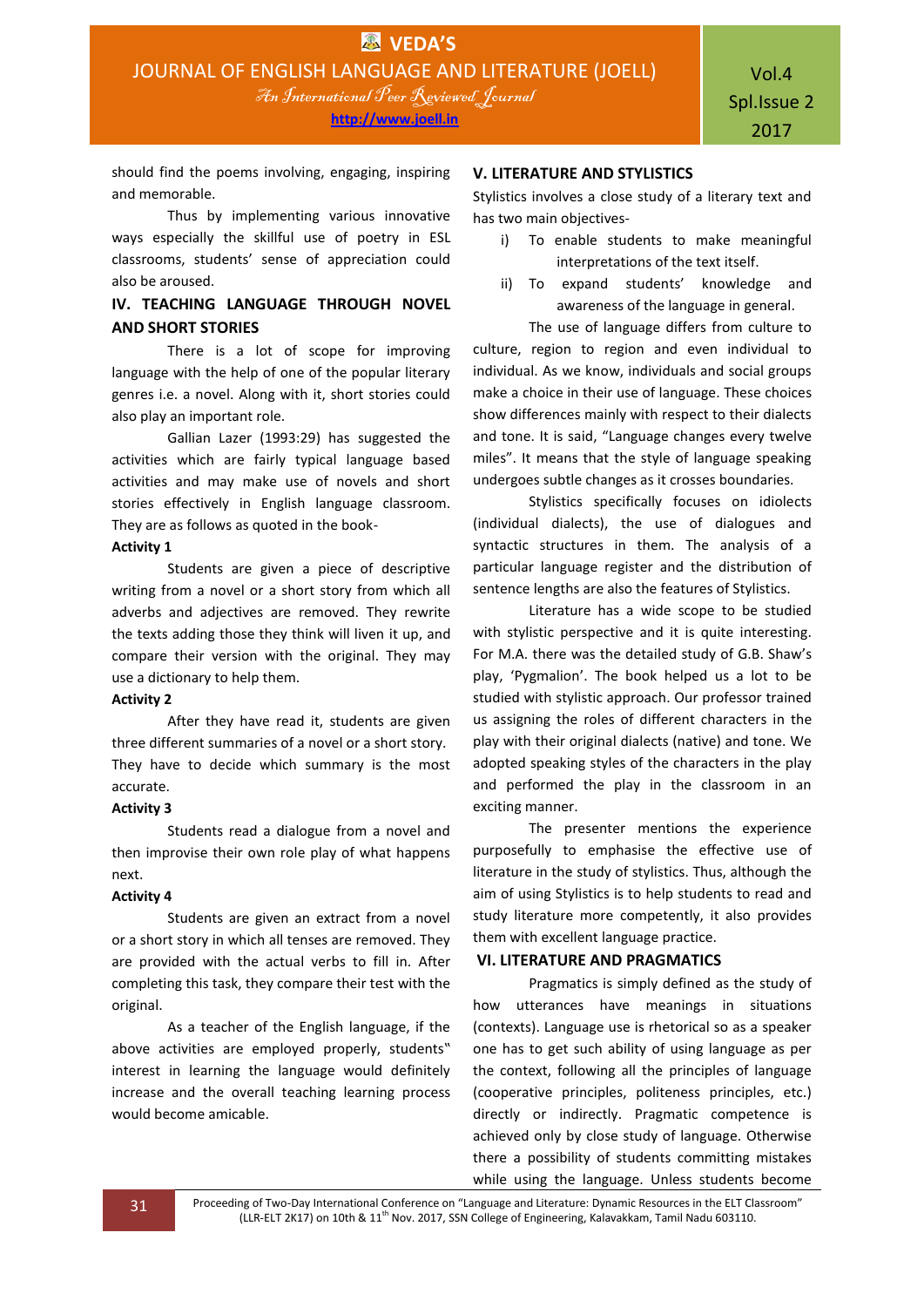Vol.4 Spl.Issue 2 2017

competent users of the target language, as interlocutors they cannot communicate successfully.

There are ample examples in literary texts which make clear the differences between the superficial level meaning and implied meaning of utterances, when they are used in different contexts. As a speaker, language use has to be made carefully and appropriately; so that the listeners can get the hidden meanings and implications etc. very easily to make the communication effective.

The presenter has done pragmatic analysis of Bapsi Sidhwa's 'Ice Candy Man' for her M .Phil dissertation with almost thirty eight examples from the novel. The novel is based on the theme of partition (India- Pakistan) and full of indirect speech acts and implicatures.

#### **For instance:**

"If anyone is to blame, blame the British! There was no polio in India till they brought it here"! ( P 18 )

This indirect speech act is very suggestive. Before English came to India, India was a united nation. People from different religions lived harmoniously without any discrimination. The British came and everything changed. People from different communities started quarrelling. They wished to be separated from each other. Friends became enemies. When Lenny's (the narrator) mother starts blaming herself for her daughter's polio, Col Barucha (one of the main characters) stops her and asks her to blame the British. According to him, British came and ruined India. They brought polio in the country. Here one sees not only the disabling body, but also minds of people.

The example clearly proves how the indirect or implied meaning differs from the word to word meaning; but to get this ability one has to study the language in use closely. That is quite possible with the help of literature.

# **VII. ENHANCEMENT OF LANGUAGE WITH MUSIC AND SONGS**

Arthur Krystal (2009: 41) has rightly said, "Literary means not only what is written but what is voiced, what is expressed, what is invented in whatever form- in which case, music and songs huddle surely beneath the literary umbrella".

Teachers can use music and songs in the language classrooms to motivate students to learn the second language with excitement. For this, they should choose the material prudently and use it appropriately. Musical notes enhance students' listening skill. Songs help them to understand the lyrics, accent, vocabulary and intonation; of course with rhythm. By listening to English songs students can acquaint themselves to native pronunciation which improves their ability to understand the native accent as well as the language. This indeed; inspires them to sing tunefully. Thereby, they tend to utter the words and automatically get speaking practice, to some degree. Hence students can improve their listening as well as speaking potential to the beat of the music and songs.

While researching on this particular topic, the presenter came across the related paper of Ms. Sharmishtha Basu (2016:155). There, she mentions her experience of language enhancement through some short term project which she had undertaken. She succeeded in building frustrated students' confidence for speaking English, by playing the songs of the popular English movie 'Sound of Music' in the classroom. Her experiment is really awesome and delightful. It surely motivates English teachers to use songs and music to a large extent and hence make students learn the language with immense pleasure.

# **CONCLUSION**

When one learns English as a foreign language, after getting adequate fluency, one has to pursue consistently to be accurate at its use. Literature plays an unbelievable role in students' journey from fluency to accuracy.

Literature also helps ESL learners to understand and develop their love towards the target language. The selection of literature should suit the age group and grasping ability of the students and should be apt to draw their attention too.

The present paper is an attempt to underline the significance of literary texts for the development of all essential language skills and two most important language areas like Stylistics and Pragmatics. The tactful use of music and songs which huddle beneath the literary umbrella is also not negligible.